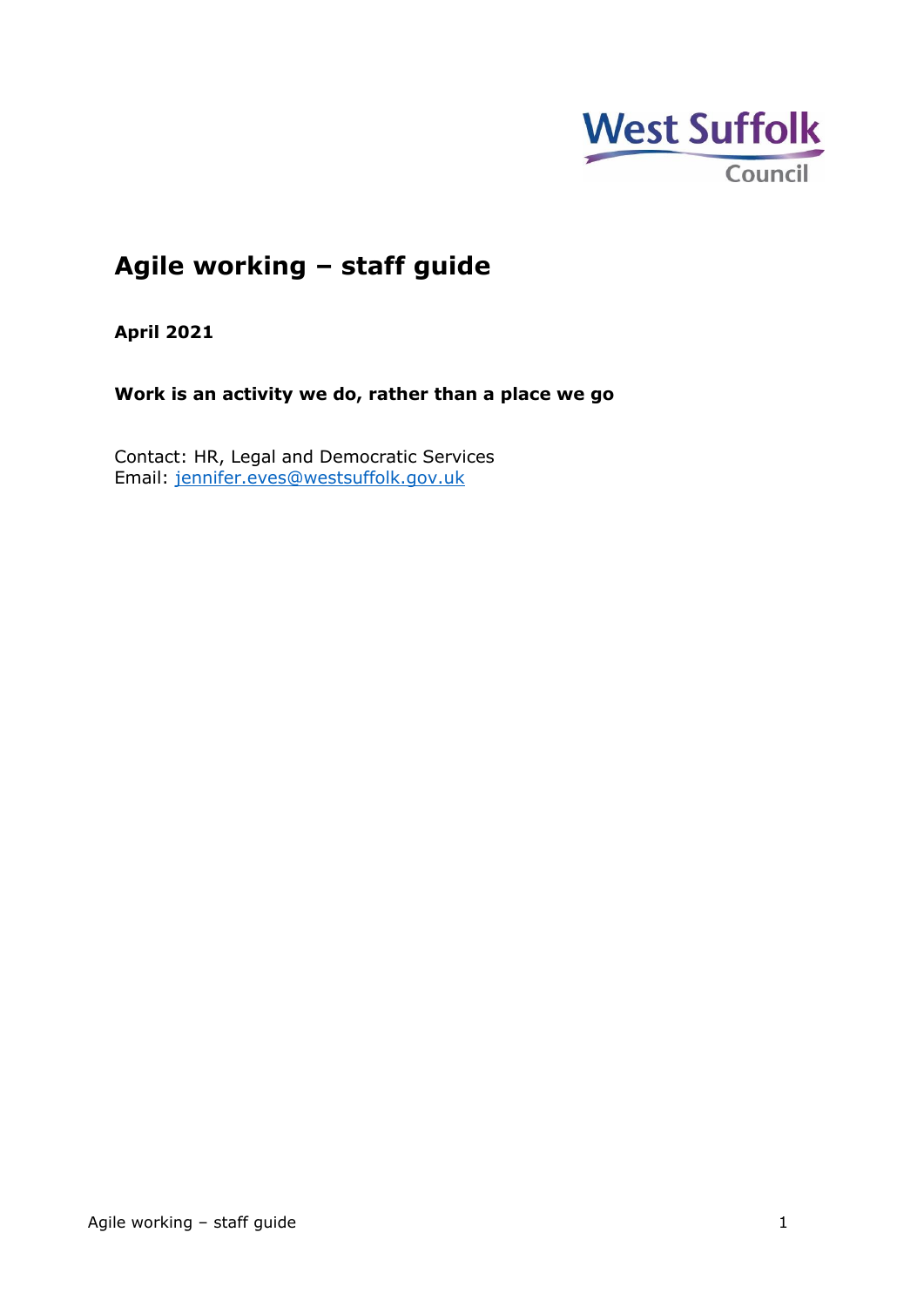# **Contents**

| 1.  |                                                            |  |  |  |
|-----|------------------------------------------------------------|--|--|--|
| 2.  |                                                            |  |  |  |
| 3.  |                                                            |  |  |  |
| 4.  | Difference between agile working and flexible working5     |  |  |  |
| 5.  |                                                            |  |  |  |
| 6.  |                                                            |  |  |  |
| 7.  |                                                            |  |  |  |
| 8.  |                                                            |  |  |  |
| 9.  |                                                            |  |  |  |
| 10. |                                                            |  |  |  |
|     |                                                            |  |  |  |
|     |                                                            |  |  |  |
|     |                                                            |  |  |  |
| 1.  | Create clear separation between work and personal time  11 |  |  |  |
| 2.  |                                                            |  |  |  |
| 3.  |                                                            |  |  |  |
| 4.  |                                                            |  |  |  |
| 5.  |                                                            |  |  |  |
| 6.  |                                                            |  |  |  |
| 7.  |                                                            |  |  |  |
| 8.  |                                                            |  |  |  |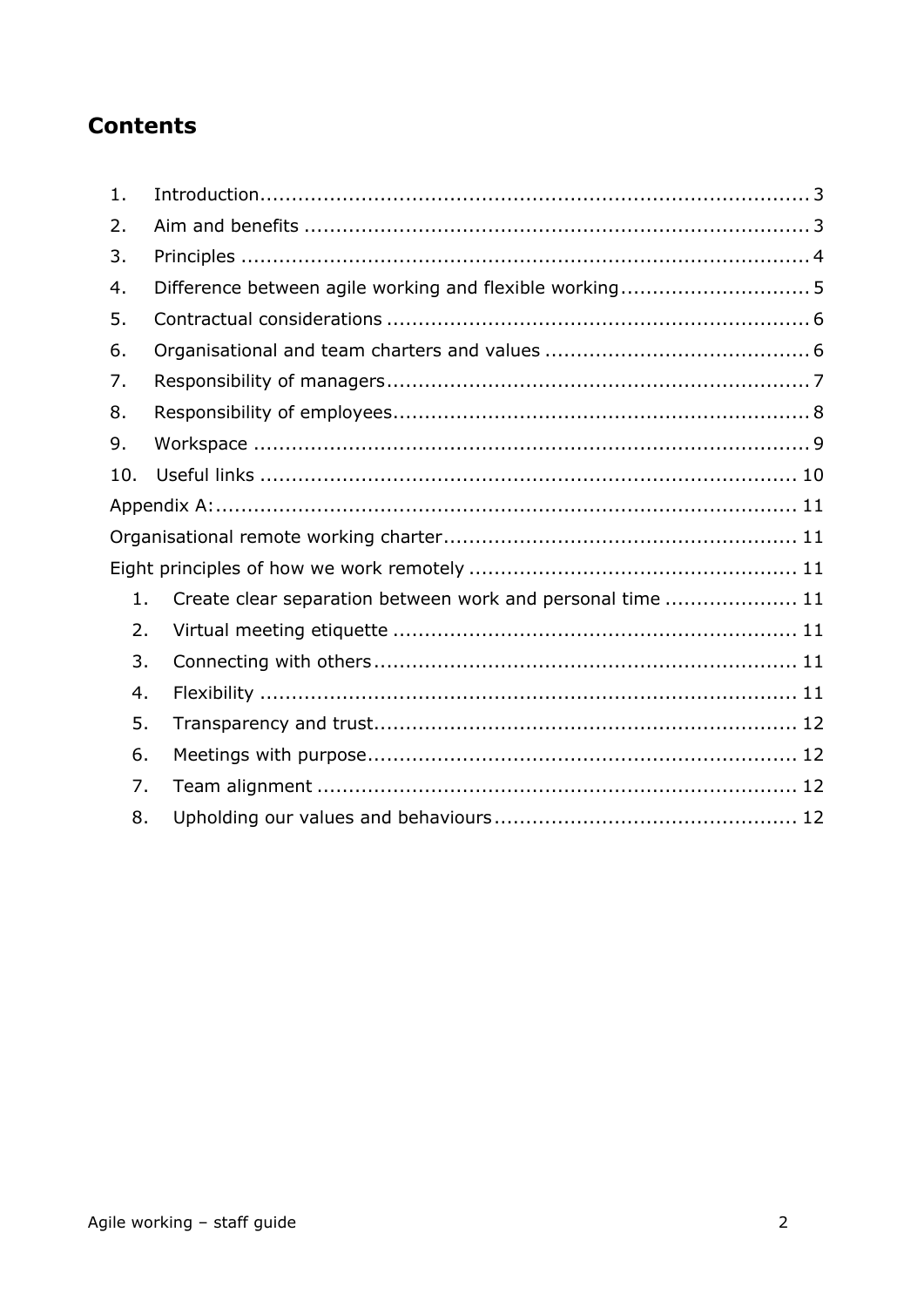## <span id="page-2-0"></span>**1. Introduction**

- 1.1 West Suffolk Council is committed to ensuring its workforce feels supported and valued and is recognised as being key to enable the council to deliver its aspirations.
- 1.2 Like most public sector organisations, we are going through a period of significant change. COVID-19 has enabled us to consider new ways of working and take every opportunity to assess how agile working can be at the heart of transforming the way we deliver our services both efficiently and effectively, balancing this with supporting the health and wellbeing of our workforce.
- 1.3 This guide has been developed to provide information on how to introduce agile working practices and address some of the common questions and challenges staff may face in developing more agile ways of working, supporting the transition to new ways of working across the workforce as the council further develops West Suffolk 2025 plans.
- 1.4 This staff guide should be read in conjunction with the full 'Agile working guide'.

## <span id="page-2-1"></span>**2. Aim and benefits**

- 2.1 Our aim is to improve service delivery by changing the way we work and where we work (work is an activity we do, rather than a place we go). A culture change where we encourage and support where you work and empower you to challenge the way you work will bring about the following benefits:
	- allow us to focus time and money on services, not buildings, to ensure delivering services takes priority over occupying buildings and redesign and repurpose office space for the most cost effective use
	- focus our work on outcomes rather than processes
	- reduce unnecessary travel time, which in turn will increase productivity and reduce cost
	- create an environment which allows you to achieve an improved work life balance, encourages collaboration and innovation and provides greater job satisfaction, motivation, morale and productivity
	- lower our carbon footprint, through reduced emissions from reduced travel
	- improve the recruitment and retention of skilled and experienced employees by offering a range of work styles to match individual work preferences
	- reduce absenteeism and related costs.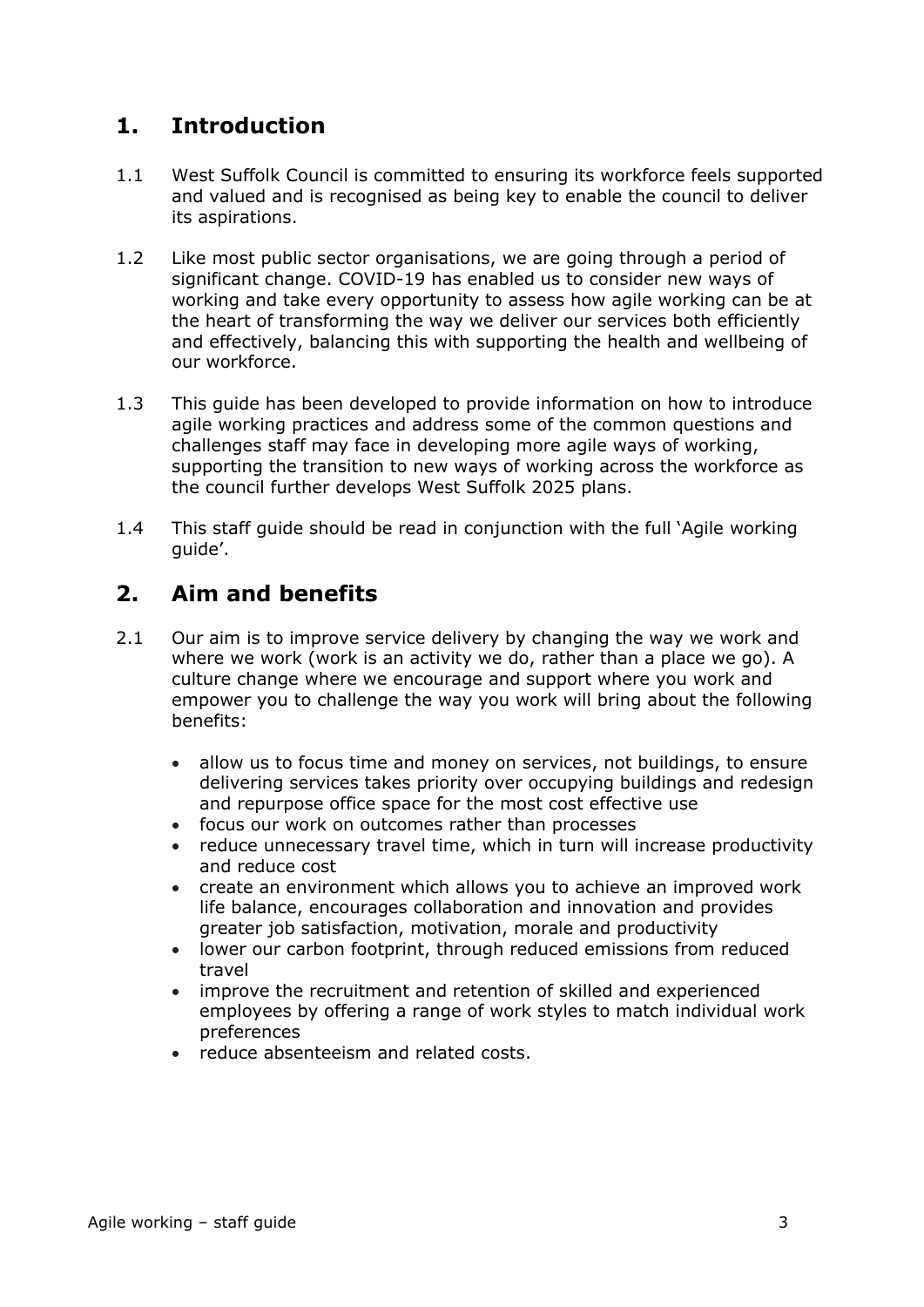# <span id="page-3-0"></span>**3. Principles**

3.1 We will support you to work to the following principles aligned to our approach to agile working:

| Culture                                      | The most successful agile working arrangements are built on<br>a culture of trust and responsibility. Building trust in an agile<br>working team can sometimes involve meeting several<br>challenges that, with planning, openness, honesty and good<br>communication, can be overcome.                                                                                                                  |
|----------------------------------------------|----------------------------------------------------------------------------------------------------------------------------------------------------------------------------------------------------------------------------------------------------------------------------------------------------------------------------------------------------------------------------------------------------------|
| Manage by<br>performance                     | Staff will be managed by performance and outcomes rather<br>than presenteeism, with clear and realistic objectives agreed<br>between an employee and their manager, using goal setting<br>managed through one-to-ones and performance review<br>meetings.                                                                                                                                                |
| Mutual<br>agreement                          | The need for staff to come into the office is a two-way<br>relationship and requires a balance between both an<br>individual and the organisational need. Managers have a<br>pivotal role in helping their teams shift to new ways of<br>working and communicating with their teams, but individuals<br>also need to take ownership and exercise their judgement on<br>selecting the best place to work. |
| Availability of<br>agile working             | Flexibility in the way we work will be the norm rather than<br>the exception and our staff will be encouraged and supported<br>to work this way. However, teams will identify those who<br>need a regular presence in the office for operational,<br>personal or health reasons.                                                                                                                         |
| Effective place<br>of work                   | Work will take place at the most effective location, taking<br>into account the tasks to be undertaken and the customer,<br>individual and team needs.                                                                                                                                                                                                                                                   |
| Updating<br>individual<br>availability       | Staff will take responsibility to ensure email messaging and<br>calendars are up to date so that colleagues, members,<br>customers and partners know when they are available.                                                                                                                                                                                                                            |
| Health and<br>wellbeing                      | We will all take responsibility for our own health and<br>wellbeing and that of our colleagues, ensuring a good work<br>life balance.                                                                                                                                                                                                                                                                    |
| Collaboration<br>and workspace<br>allocation | Whilst workspaces will be available for collaborative and<br>creative thinking, large scale team meetings should continue<br>to be held remotely wherever possible, accepting that teams<br>may also wish to hold away days as a service or directorate<br>and make provisions for doing so.                                                                                                             |
| Workspace<br>availability                    | Flexible workspaces $-$ that is, those not allocated $-$ will be<br>available via an audited bookable system and staff will be<br>able to book part of full days.                                                                                                                                                                                                                                        |
| Location                                     | Location for agile working can be in our offices, home<br>working or community based.                                                                                                                                                                                                                                                                                                                    |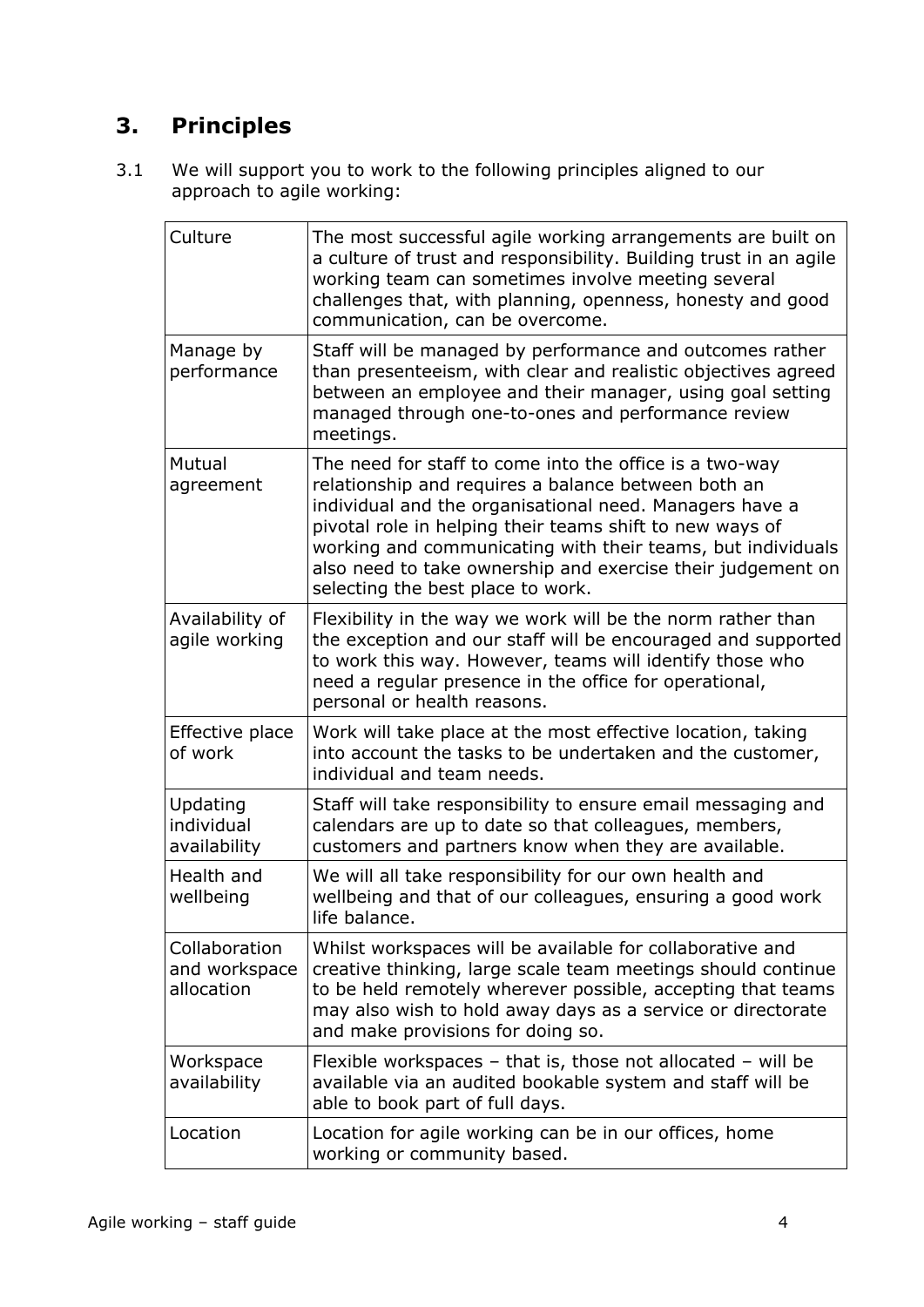| Travel                                  | We support staff to work flexibly in support of agile working<br>and to plan their working day around their individual and<br>work needs. If staff travel into the office during the working<br>day, this is not considered part of their working day. |
|-----------------------------------------|--------------------------------------------------------------------------------------------------------------------------------------------------------------------------------------------------------------------------------------------------------|
| Continuous<br>learning and<br>challenge | We all have to be flexible as we develop new work habits and<br>be prepared to continually review what is working and what<br>is not working individually and collectively and adapt our<br>response accordingly.                                      |

## <span id="page-4-0"></span>**4. Difference between agile working and flexible working**

- 4.1 Agile working, also commonly referred to as hybrid working, is often mistaken as flexible working, but there are distinct differences. COVID-19 has created even more ambiguity between the two as the majority of the workforce has worked from home.
- 4.2 Flexible working is at the request of an employee, where a working pattern is required, which often supports commitments outside of work such as caring responsibilities. There are two types of flexible working:
	- formal flexible working such as part time working, fixed working pattern and term time – requested as a contractual change
	- informal flexible working working predominantly within a framework of hours but with the opportunity for give and take, depending on the work demand – for example, flexible working hours such as late start, early finish and TOIL, accruing and taking back time at a later date.
- 4.3 Agile working is usually driven by business need but benefits both the employer and the employee, requiring employees to complete their duties at a time which suits the business.
- 4.4 Agile working is not just about homeworking but encourages employees to work differently – not necessarily in traditional offices – with homeworking and working at other suitable locations being other options. It recognises that work is not a place, but an activity, and can be done in an environment which suits delivery of that activity and is not governed by a rigid set of hours, but focuses on people, processes, connectivity and technology.
- 4.5 Homeworking will not be enforced but will be encouraged where you are able and willing to work differently and your role and tasks support new ways of working.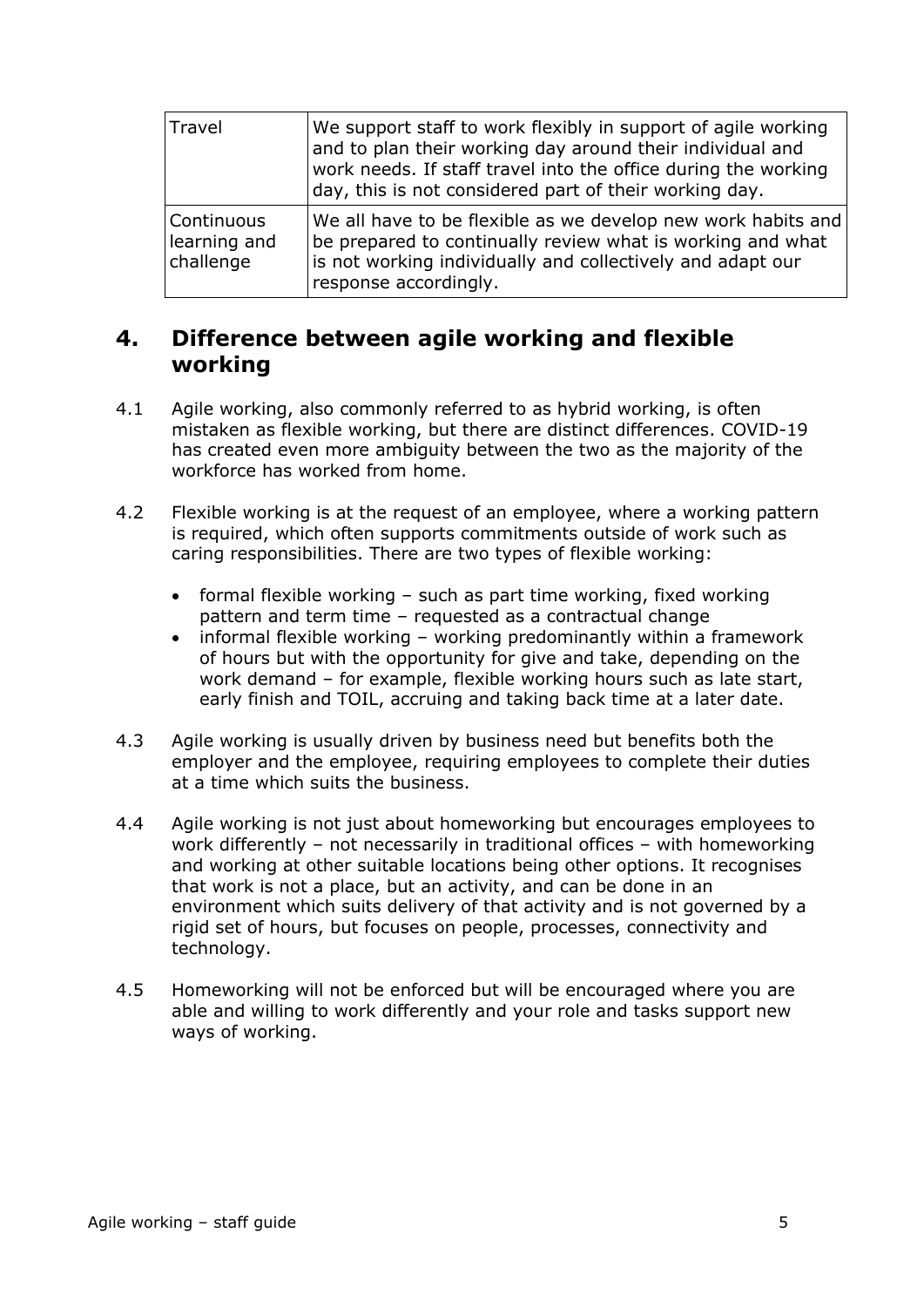## <span id="page-5-0"></span>**5. Contractual considerations**

- 5.1 Homeworking will not be a contractual change to terms and conditions, except in roles where a job is deemed a 100 per cent homeworking role.
- 5.2 You will still be able to request formal changes to your working arrangements in terms of formal flexible working, such as change of hours or work pattern.
- 5.3 You will not be required to formally request agile working. This is about new ways of working that are both business and individual driven and, therefore, agile working can and will change with the business needs. It is not an arrangement set in stone and you and your team will review ways of working to ensure they cover service needs whilst promoting different ways of working for employees.
- 5.4 Agile working does not change the contractual place of work.
- 5.5 You will retain your current designated base for travel claim purposes, although you may choose to work from an alternative location to allow for improved efficiency and a more effective service. Travel claims must ensure that home to work mileage is deducted before claims are submitted.
- 5.6 We will not reimburse any household bills associated with working from home, although you can apply for tax relief through from the Government – visit GOV.UK for information: [https://www.gov.uk/tax-relief-for](https://www.gov.uk/tax-relief-for-employees/working-at-home)[employees/working-at-home.](https://www.gov.uk/tax-relief-for-employees/working-at-home) Increased costs of working from home are offset for most people in terms of reduced commuting and lunch costs.

## <span id="page-5-1"></span>**6. Organisational and team charters and values**

- 6.1 It is important that teams have clear expectations of what their priorities are and agree how they work together to ensure good communication and collaboration.
- 6.2 Teams will need to consider what best works for them, accepting that not all teams will work in the same way but, at the same time, considering the wider corporate need.
- 6.3 Establishing a team charter can help ensure that that a team knows what is expected of them (our organisational remote working charter is shown in Appendix A) and should include:
	- how to respect and separate personal and work life
	- virtual meeting etiquette
	- how we will connect with others
	- having respect for flexibility
	- trusting each other to operate in an agile way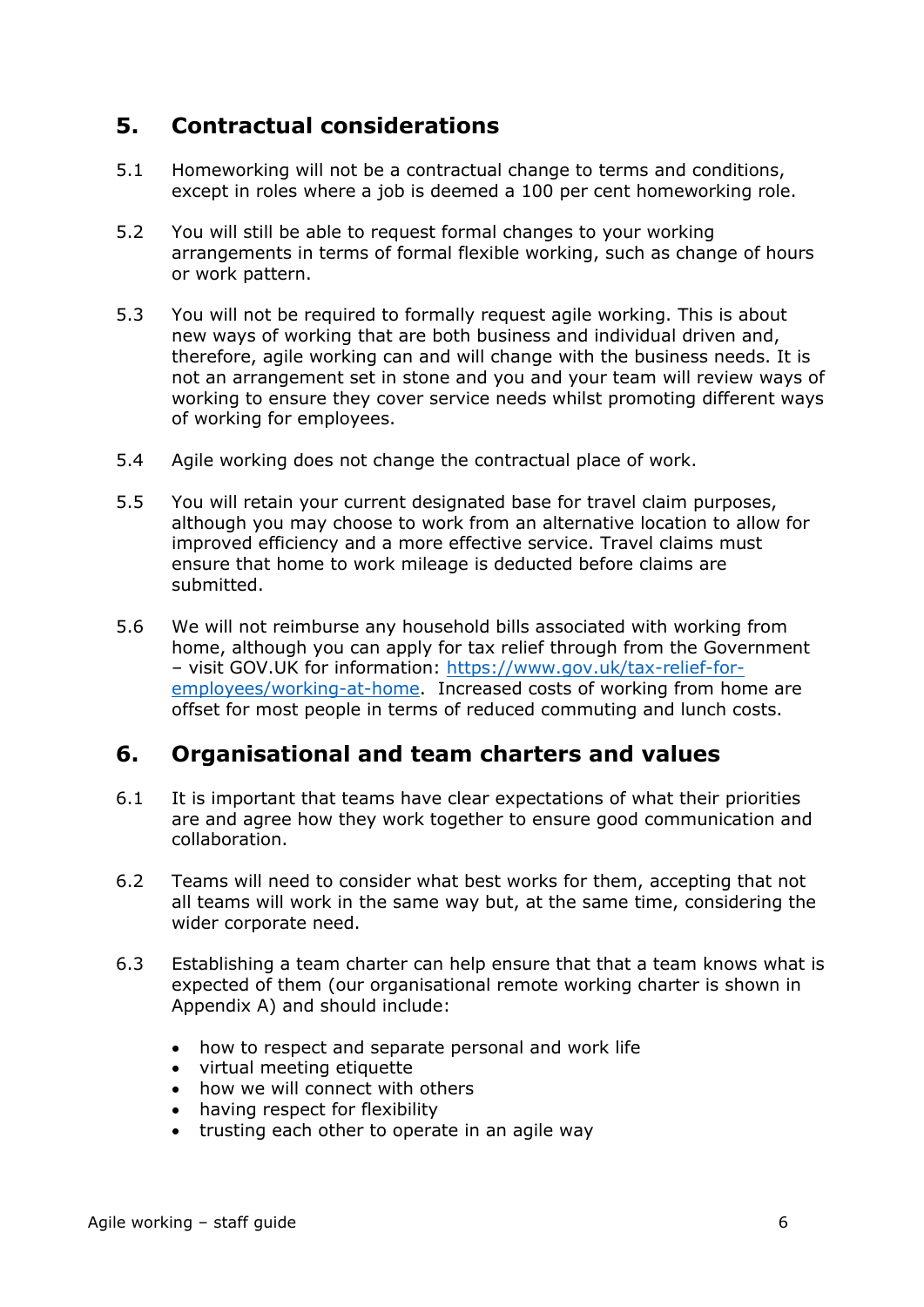- setting meetings with purpose
- ensuring team alignment
- staying true to our values and behaviours.
- 6.4 It is also important to remember that, as part of flexible working, employees would often **work at home**, usually to have periods of concentration with limited interruptions. Agile working encourages employees to **work from home** to undertake their role. There is a difference. Teams will, therefore, need to agree how to communicate and manage this to enable staff to have those periods of uninterrupted time.

## <span id="page-6-0"></span>**7. Responsibility of managers**

- 7.1 Managers are key to the success of agile working which relies on good communication and keeping in touch with their staff on a regular basis, in the same way they would if they were 100 per cent office based.
- 7.2 Managers should jointly agree, with the employee, the agile working style and how this will be achieved, taking into account the needs of the team and the service.
- 7.3 Managers will manage by outputs and outcomes, ensuring that employees have clear objectives and goals and know what is expected of them, and have regular discussion and feedback about their performance.
- 7.4 Managers are responsible for regular communication and keeping teams up to date, supporting the work of their teams and ensuring they support their health and wellbeing. Managers will need to consider how best to support those staff working in agile ways with those who may be working in more traditional ways.

Good communication and contact include:

- regular one-to-ones
- performance management and reviews
- check in calls for wellbeing
- MS Teams catch ups
- team meetings
- face to face meetings when required
- normal contact during periods of sickness absence, checking in and keeping in touch
- creating and nurturing a sense of belonging when teams are working in multiple places.
- 7.5 Managers are responsible for managing and supporting the health and wellbeing of their teams which includes:
	- acting as a role model to promote a positive work life balance, supporting staff to separate work from home
	- making sure wellbeing is a regular agenda item for all team meetings
	- supporting staff where there is work life conflict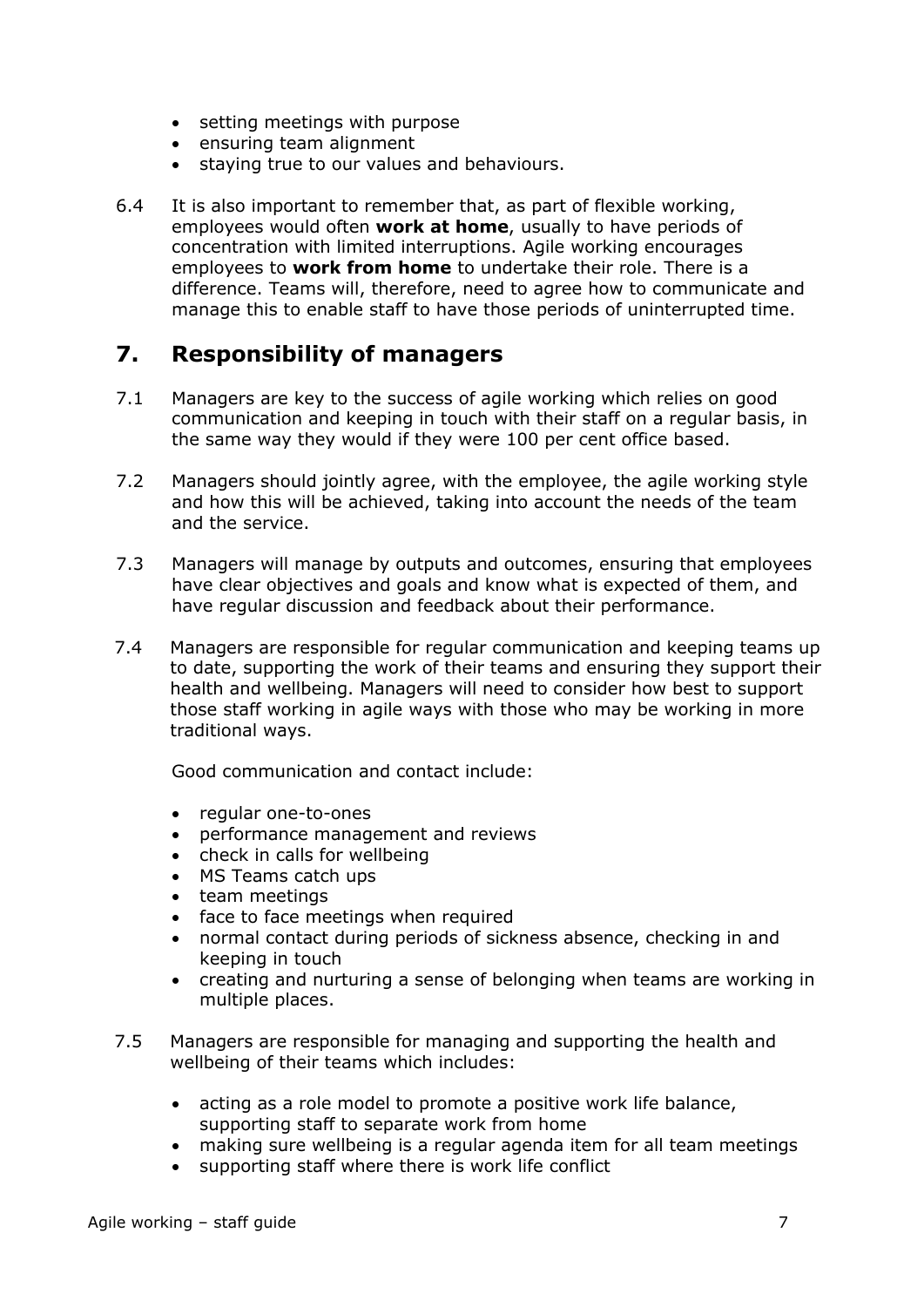- ensuring staff are not working excessively long hours on a regular basis, but balancing their hours and outcomes
- ensuring appropriate risk assessments and acting on any areas of concern for employees who they are responsible for
- reviewing agile working arrangements where there are issues, making every effort to resolve matters.

## <span id="page-7-0"></span>**8. Responsibility of employees**

- 8.1 Employee engagement is essential to successful agile working. You must engage with regular communication and contact with your managers and teams, as agreed through team charters.
- 8.2 You must:
	- agree your working style and working plan with your manager, ensuring this supports the operational and team needs
	- commit to keeping diaries up to date to ensure you are able to communicate your availability to others
	- be responsible for your own health and safety by complying with council policies relating to work, whether in the office, at home or other locations, and ensuring that risk assessments and training are carried out
	- ensure that caring arrangements are in place so that you can work from home, in the same way you would if you were office based
	- make sure your manager is made aware at the earliest opportunity (usually before normal work hours) should you be absent due to health, an unplanned caring situation or anything which prevents you performing your duties, in the same way you would if you were in the office
	- optimise meetings to minimise the amount of travel time when working off site, respecting that travel time during the day to attend the office is not considered work time
	- comply with confidentiality, data protection and Internet security policies
	- ensure that any personally adapted equipment (for example, left-hand orientation or widescreen laptop) required in order to undertake your duties is available for your use wherever you are working under this arrangement
	- take responsibility for personal insurance needs related to working in different locations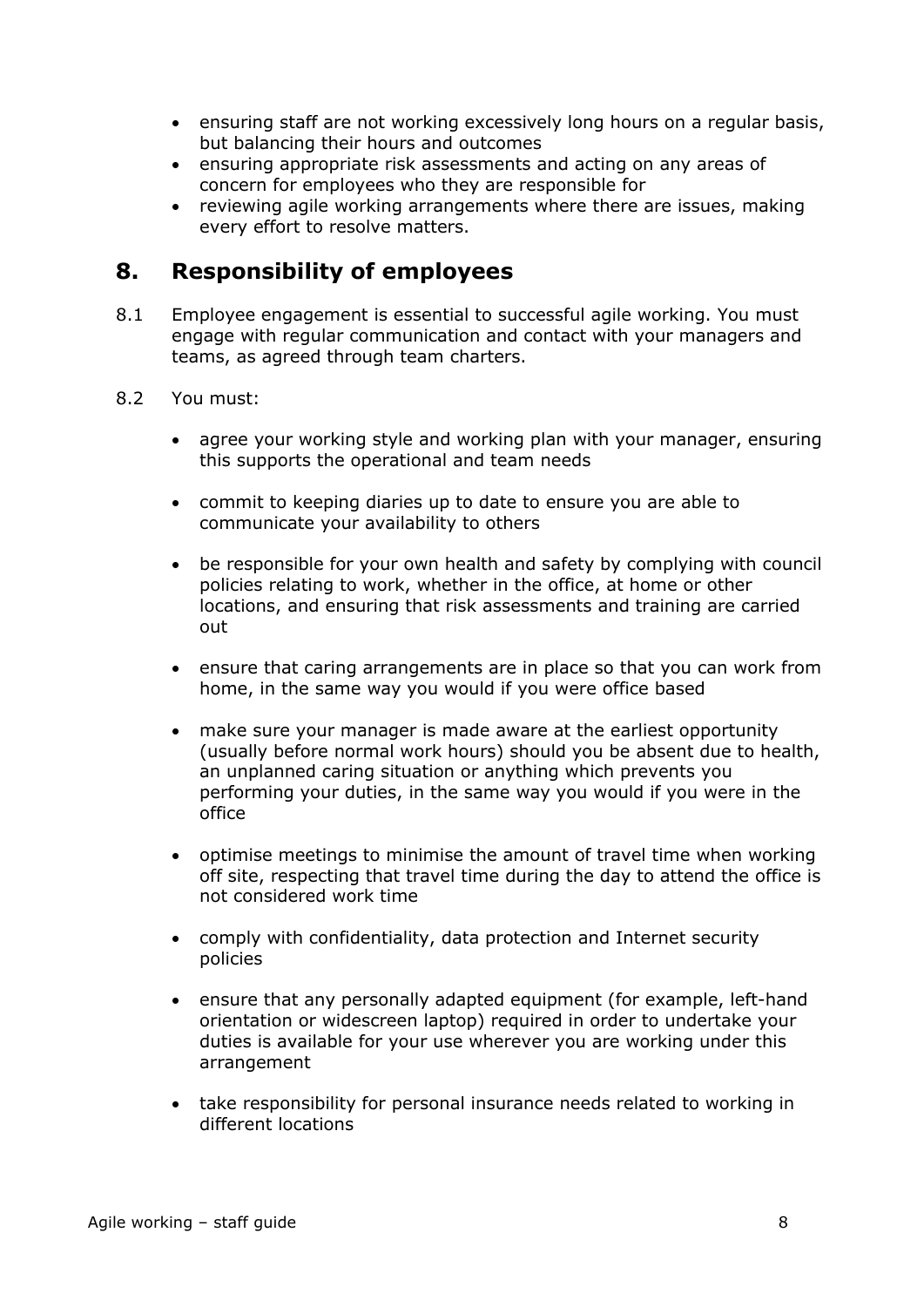• act responsibly in terms of being aware of hours worked and taking regular breaks, to look after your own health and wellbeing, and raise concerns either through your manager or HR.

## <span id="page-8-0"></span>**9. Workspace**

- 9.1 Agile working allows us to repurpose our office space and consider commercial opportunities with excess office space.
- 9.2 We have approximately 200 employees who are based at West Suffolk House. With our new ways of working, there will be approximately 80 bookable desks at this location, with a variety of other operational workspaces. The desk space available, and the primary purpose for its use, is given below:

| Desk space                          | <b>Reason for use</b>                                                                                                                                                                                                              |
|-------------------------------------|------------------------------------------------------------------------------------------------------------------------------------------------------------------------------------------------------------------------------------|
| Fixed desks                         | Long term use $-$ primarily for those who are unable to work<br>from home or other locations (for example, roles which are<br>office based, to support health and wellbeing, for those who<br>have no suitable workspace at home). |
| Bookable desks                      | Long and short term use $-$ bookable when an employee<br>considers that they need to carry out some of their working<br>duties in the office. A desk can be booked for a half or full<br>day.                                      |
| Touch down<br>points                | Short term use $-$ available for staff coming into the office<br>for short periods of time, such as using the office as a<br>starting point or to use as a workspace between meetings<br>and appointments.                         |
| Collaborative<br>open space         | Long or short term use $-$ bookable for teams, either within<br>teams or matrix teams, to come together to work<br>collaboratively to share ideas or work on joint projects.                                                       |
| Small meeting<br>rooms              | Long or short term use $-$ bookable for small meetings<br>considered sensitive or confidential and not suitable for<br>open space working.                                                                                         |
| Break out areas<br>and coffee stops | Available to support social interactions between our<br>employees.                                                                                                                                                                 |

9.3 Any desk that is booked and then not needed must be cancelled immediately to enable the desk to be allocated to others. Desk bookings will be monitored.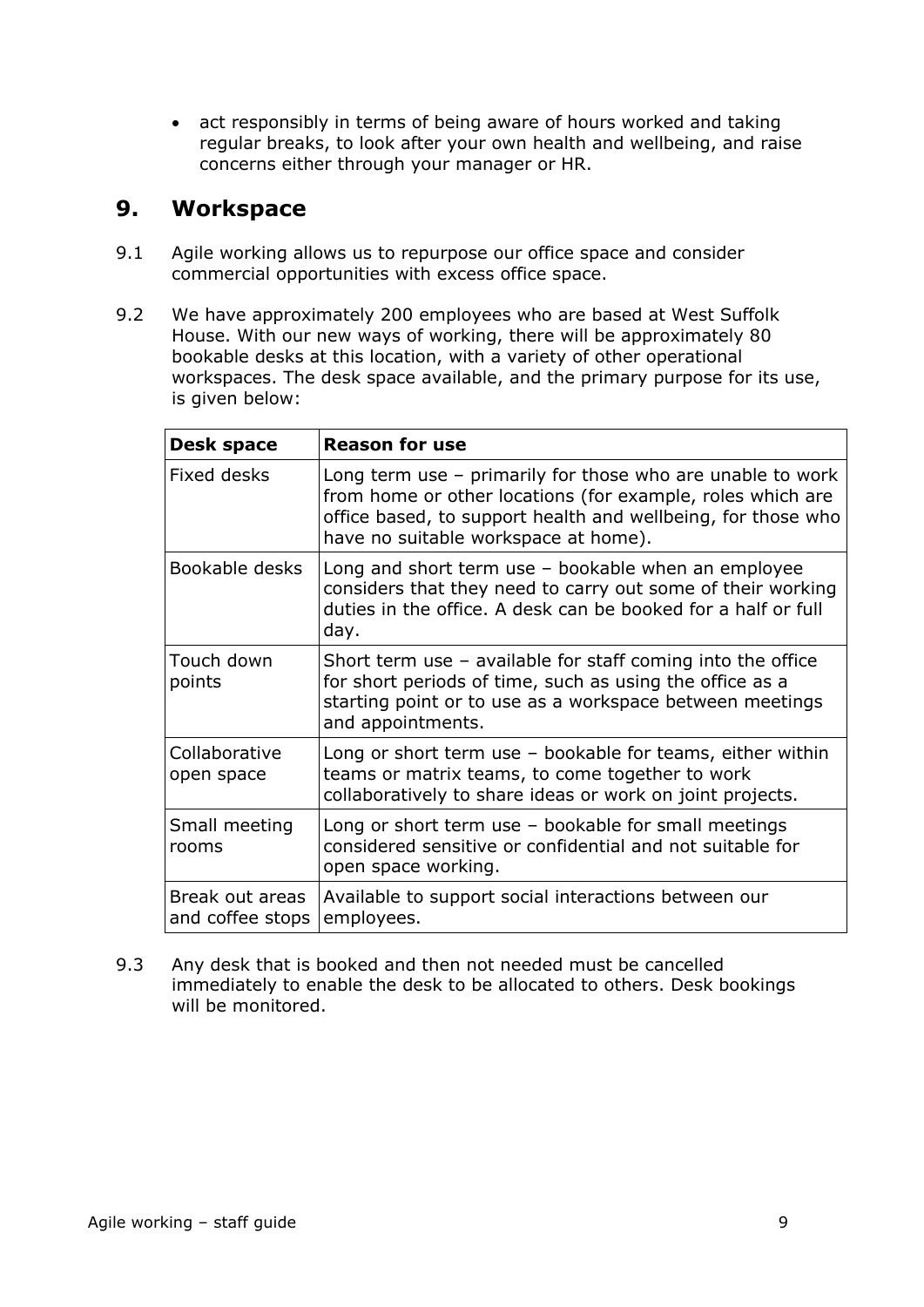# <span id="page-9-0"></span>**10. Useful links**

- Agile working guidance: <https://intranet.lan.westsuffolk.gov.uk/people/hrpolicies.cfm>
- Toolkit for managers, wellbeing conversations: [https://intranet.lan.westsuffolk.gov.uk/people/upload/Toolkit-for](https://intranet.lan.westsuffolk.gov.uk/people/upload/Toolkit-for-managers-Wellbeing-conversations.pdf)[managers-Wellbeing-conversations.pdf](https://intranet.lan.westsuffolk.gov.uk/people/upload/Toolkit-for-managers-Wellbeing-conversations.pdf)
- Data security: [https://intranet.lan.westsuffolk.gov.uk/howto/upload/HomeworkingGuid](https://intranet.lan.westsuffolk.gov.uk/howto/upload/HomeworkingGuidanceOnDataSecurityDuringCOVID-19.pdf) [anceOnDataSecurityDuringCOVID-19.pdf](https://intranet.lan.westsuffolk.gov.uk/howto/upload/HomeworkingGuidanceOnDataSecurityDuringCOVID-19.pdf)
- Email and Internet usage: [https://intranet.lan.westsuffolk.gov.uk/howto/upload/EmailAndInternet](https://intranet.lan.westsuffolk.gov.uk/howto/upload/EmailAndInternetUsagePolicy.pdf) [UsagePolicy.pdf](https://intranet.lan.westsuffolk.gov.uk/howto/upload/EmailAndInternetUsagePolicy.pdf)
- Health and safety: <https://intranet.lan.westsuffolk.gov.uk/people/healthandsafety.cfm>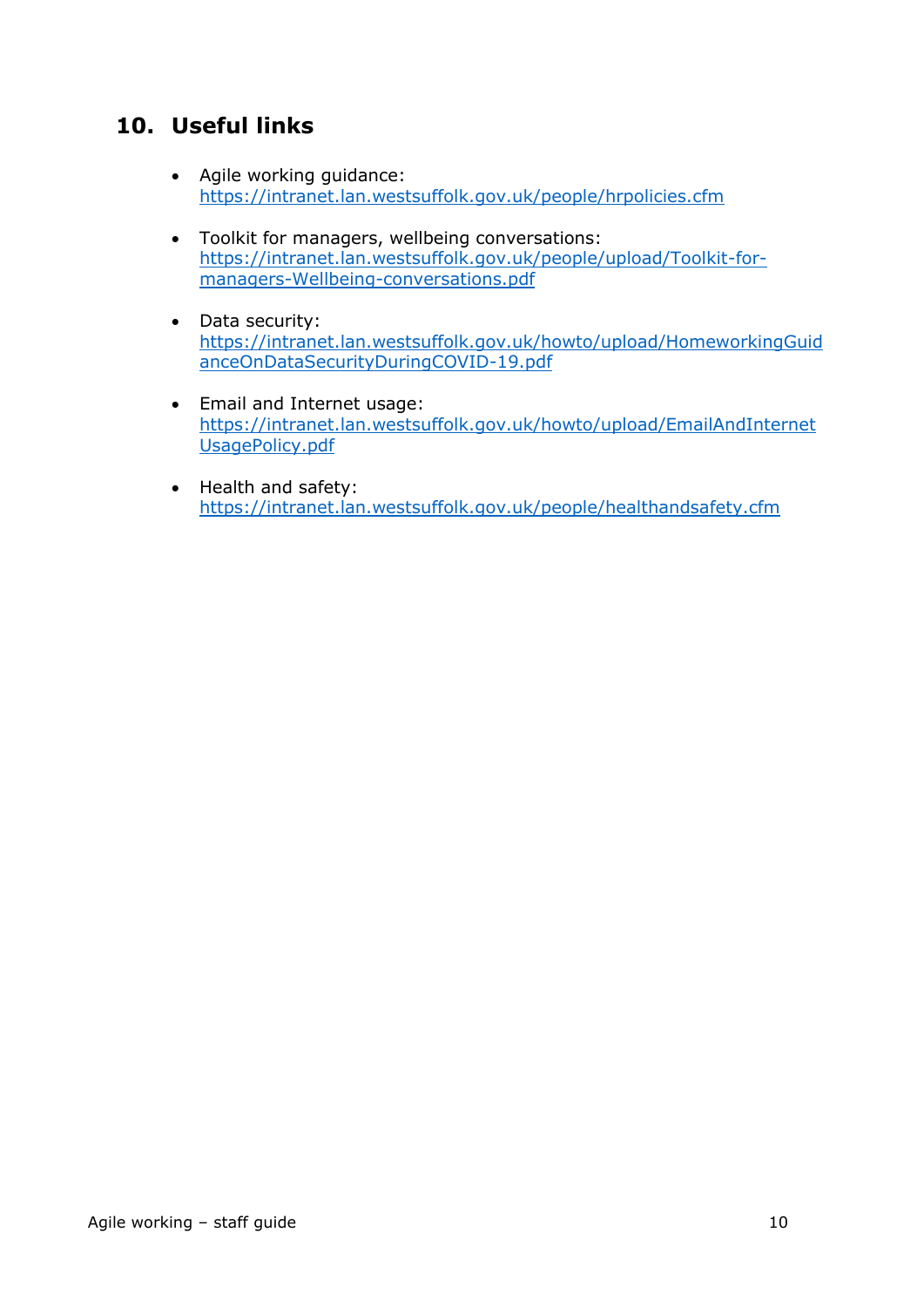# <span id="page-10-1"></span><span id="page-10-0"></span>**Appendix A: Organisational remote working charter**

## <span id="page-10-2"></span>**Eight principles of how we work remotely**

#We'reAllInThisTogether #TeamWestSuffolk

### <span id="page-10-3"></span>1. **Create clear separation between work and personal time**

Just because we can be connected 24 hours a day, seven days a week, doesn't mean that we should be. We respect each other's personal time, the need to disconnect and the importance of self-care.

### <span id="page-10-4"></span>**2. Virtual meeting etiquette**

We will all actively engage in virtual meetings, which means limiting multitasking and being visible by turning on our cameras as required during the meeting.

We will make sure our backgrounds during meetings are appropriate and use background blurring if necessary.

### <span id="page-10-5"></span>**3. Connecting with others**

We support each other's wellbeing and show empathy, care and consideration for others.

We encourage virtual breaks to check in, catch up and stay connected with each other.

Even when we are apart, we are all in this together.

We encourage people to share their ideas and regularly discuss how they are feeling.

We encourage people to make use of the range of ways we can communicate with others, reducing the over-reliance on emails and the necessity to send emails to multiple recipients for information purposes only.

## <span id="page-10-6"></span>**4. Flexibility**

We understand that one size does not fit all, and we support all our staff to work in ways that work for them.

We respect the fact that people are working at different times and we will show consideration for their choice of when and how to work. We do not expect people to reply to emails outside of their working hours.